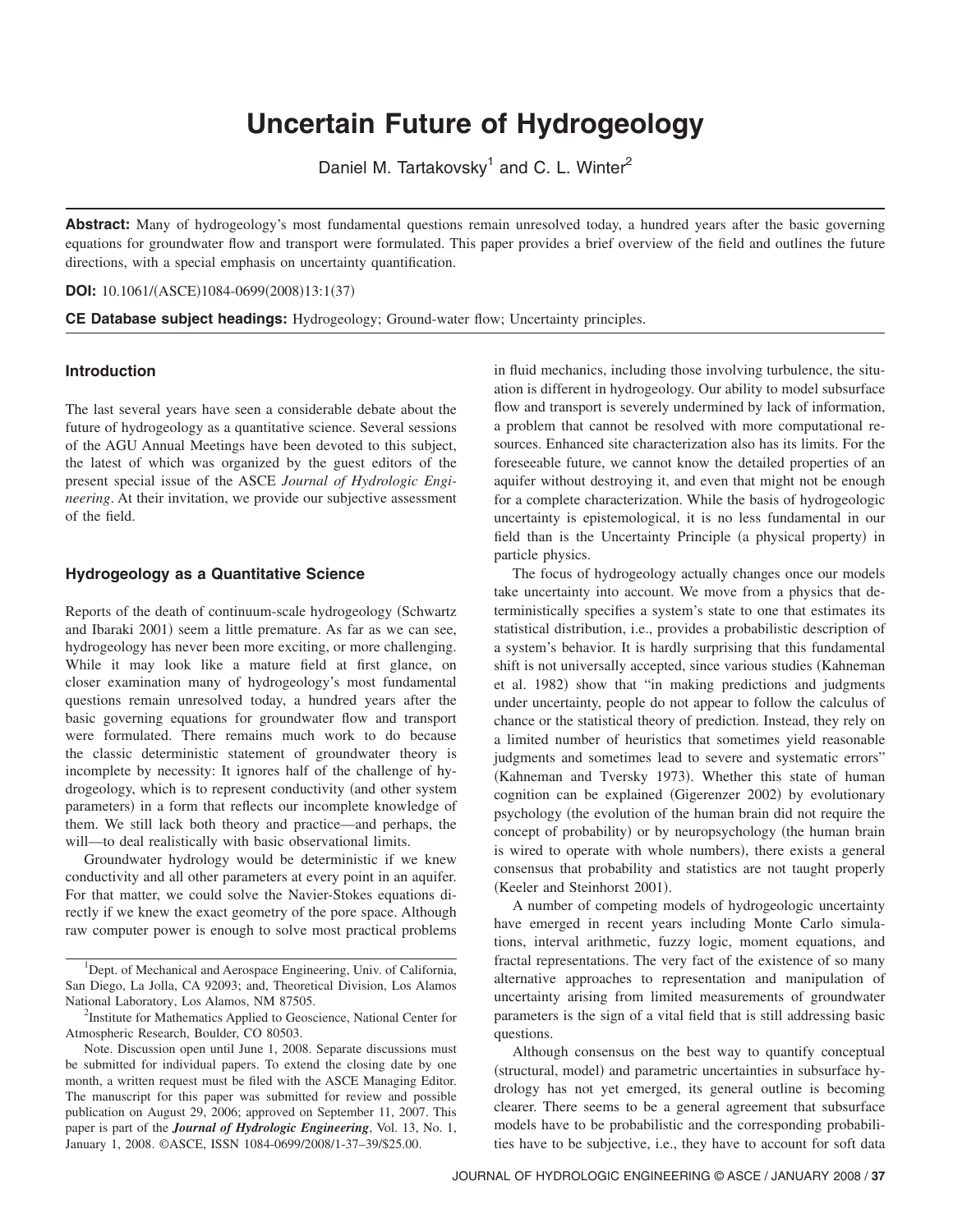such as expert knowledge (Tartakovsky 2007, and the references therein). With these goals in mind, a scientifically defensible groundwater model should:

- Clearly state its parameters and the scales on which they apply. Among others, parameters will include moments of the spatial distribution of conductivity (and other flow and transport parameters) at different scales.
- Provide unambiguous estimates of the support scale and error bars for any site characterization technique.
- Recognize that all applications of hydrogeology are local. Hence, a satisfactory theory must accommodate data naturally, which is to say it must be Bayesian.
- Specify a means for rescaling measurements. The vast disparity between the scales on which parameters are measured and the scales on which they are used in numerical simulations demands that a theory incorporate methods for scaling measurements up and then interpolating them to spatially distributed random fields.
- Specify a means for computing effective parameters. Although closely related to upscaling measurements, the issue here is one of homogenization rather than interpolation.
- Rigorously trace the effect of measurement uncertainty on estimates of parameter statistics and ultimately, on estimates of the statistics of flow and transport.
- Account for heterogeneity at relevant scales. While simple stochastic models of conductivity have become a mainstay of academic hydrogeology, most models do not accommodate the high degrees of heterogeneity found in many aquifers, and most include scale effects as an afterthought, if at all.

This list is by no means exhaustive. Other outstanding questions remain to be resolved, as are theoretical and computational challenges in other areas of science engineering (e.g., inverse modeling, data assimilation, and sensitivity analysis) on which quantitative hydrology has come to rely.

The paradigm shift from the deterministic framework to probabilistic framework begs the question of whether we are conceptually and technically equipped to deal with it. The short answer is that we are not, since most of our community does not appreciate the central role of uncertainty as a salient feature of subsurface modeling. This state of affairs can be observed at all levels, from students to academicians to practitioners to decision makers. A vast majority of students, and many professors, come to hydrogeology from descriptive fields such as geology and environmental sciences. This leaves them ill-equipped to deal with the physical and mathematical complexities of deterministic hydrogeology, much less its stochastic versions. On the one hand, a significant educational effort is needed to bridge this gap. On the other hand, further breakthroughs in uncertainty assessment in subsurface hydrology will likely come from incorporation of descriptive geology into quantitative modeling.

Instead, the common practice is to use large off-the-shelf numerical codes and treat their results as reality. Practitioners routinely use only a few data points to parametrize computational models containing thousands of degrees of freedom. To make matters worse, data are usually sampled on scales that are many orders of magnitude smaller than the size of a computational cell. Such models are then used to make predictions without any attempt to provide error bars. When decision makers base their actions on such simulations, they are often unprepared for surprises that uncertainty is bound to produce.

While still scarce, the proper use of such codes includes Monte Carlo simulations and evaluation of relative merits of alternative conceptual models. Coupled with mathematical tools and the corresponding software, these codes are increasingly being used for inverse modeling, rigorous calibration procedures, and sensitivity analyses. As the computational power increases, one can expect to see more analyses, in which predictions are accompanied by error bars. At the same time, without further theoretical developments in quantification of conceptual and parametric uncertainties, the brute-force use of deterministic codes will not be sufficient since the ever-increasing size of models (the number of degrees of freedom) is likely to match any increase in computing power.

Rather than advocating more research in uncertainty quantification, a certain segment of hydrogeologists maintain that probabilistic (stochastic) methods—with a possible exception of brute-force Monte Carlo simulations, which require neither further development nor special training—are a dead end that has failed to impact practical applications in any significant way. Rather than attempting to bridge the gap between theory and applications, they call for an end to such research by restricting or eliminating funding and publication venues! This sentiment was on display, for example, during the oral discussion at the 2002 Fall Meeting of the American Geophysical Union (session H61E). However, no amount of wishing will make hydrologic uncertainty go away.

Since one is most afraid of the unknown, the way out of this predicament lies in education. As with other modern fields of engineering, a radical overhaul is needed in educational curricula from high school through graduate school with the goal of improving quantitative skills. Sadly, current trends are in the opposite direction, as can be observed in a number of hydrology programs across the country. Efforts to remedy this situation are under way, as witnessed by the NSF's Collaborations in Mathematical Geosciences program and summer schools, and a newly established Institute for Mathematics in Geosciences at NCAR. The future development of hydrogeology depends on recognizing its quantitative nature.

While the focus of this brief paper is on uncertainty quantification, subsurface sciences include many other research areas that are developing vigorously and provide a plethora of challenging theoretical and computational challenges. These include, but are not limited to, biogeochemical processes, ecohydrology, effects of global change, and scientifically sound management of water resources.

The development of hydrogeology, like any other field of human endeavor, occurs in spurts (and often follows funding cycles). In the past, major breakthroughs in subsurface modeling have been occasioned by the entry into our field of physicists, mathematicians, chemists, biologists, and others. This influx has usually been encouraged by increased funding for subsurface modeling (both hydrogeology and petroleum engineering). Fluid mechanics has recently been reinvigorated through applications in biomedicine where funding is plentiful. The same can happen in hydrogeology, if we are clear about the major challenges of our field. As the population of the United States and the rest of the world increases exponentially, the demand for potable water will become more and more acute. This bodes well for the long-term prospects of hydrogeology and related disciplines, but our field will only achieve its promise if we level with the public, and each other, and frankly begin to quantify our uncertainty.